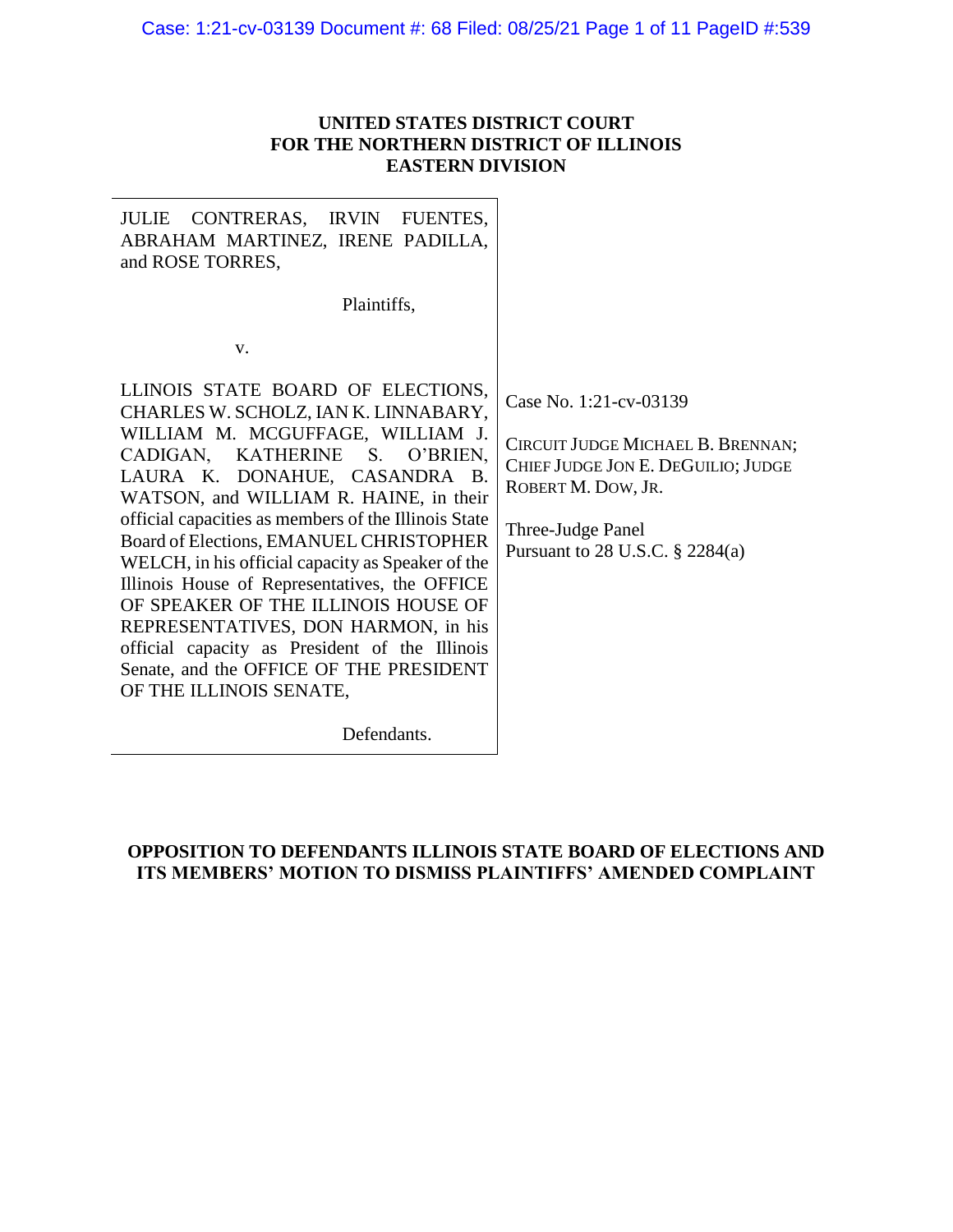### **INTRODUCTION**

The Fourteenth Amendment of the U.S. Constitution states: "No State shall . . . deny to any person within its jurisdiction the equal protection of the laws." U.S. Const. amend. XIV, § 1. From this guarantee comes the now-familiar maxim of "one person, one vote."

For a half-century, in an unbroken line of cases, the "one person, one vote" rule has helped realize the constitutional promise of inclusion and equal access to our nation's representative bodies. This bedrock principle guards against discrimination and ensures that everyone is counted when legislative districts are redrawn.

To fulfill their constitutional requirements, States are required to use granular levels of data to demonstrate a good-faith effort to achieve precise mathematical equality between voting districts. Plaintiffs allege—and Board Member Defendants apparently do not deny—that as a result of Legislative Defendants' use of the U.S. Census Bureau's American Community Survey ("ACS") data to draw redistricting maps, Plaintiffs live in malapportioned districts. Plaintiffs allege—and Board Member Defendants apparently do not deny—that as a result of living in malapportioned districts, Plaintiffs' Constitutional right to an equal vote has been invaded. And Plaintiffs allege—and Board Member Defendants apparently do not deny—that they are charged with enforcing the map created by the Legislative Defendants in the upcoming 2022 election.

It could not be clearer, if the Board Members Defendants are not enjoined from enforcing the map passed by Legislative Defendants, then Board Member Defendants will be taking action that is consistent with their statutory duties, but nonetheless invades Plaintiffs' Constitutionally protected interests. This is exactly the type of case the Supreme Court held this Court can hear in *Ex parte Young*, 209 U.S. 123 (1908).

This Court should dismiss Board Member Defendants' Motion to dismiss in its entirety.

1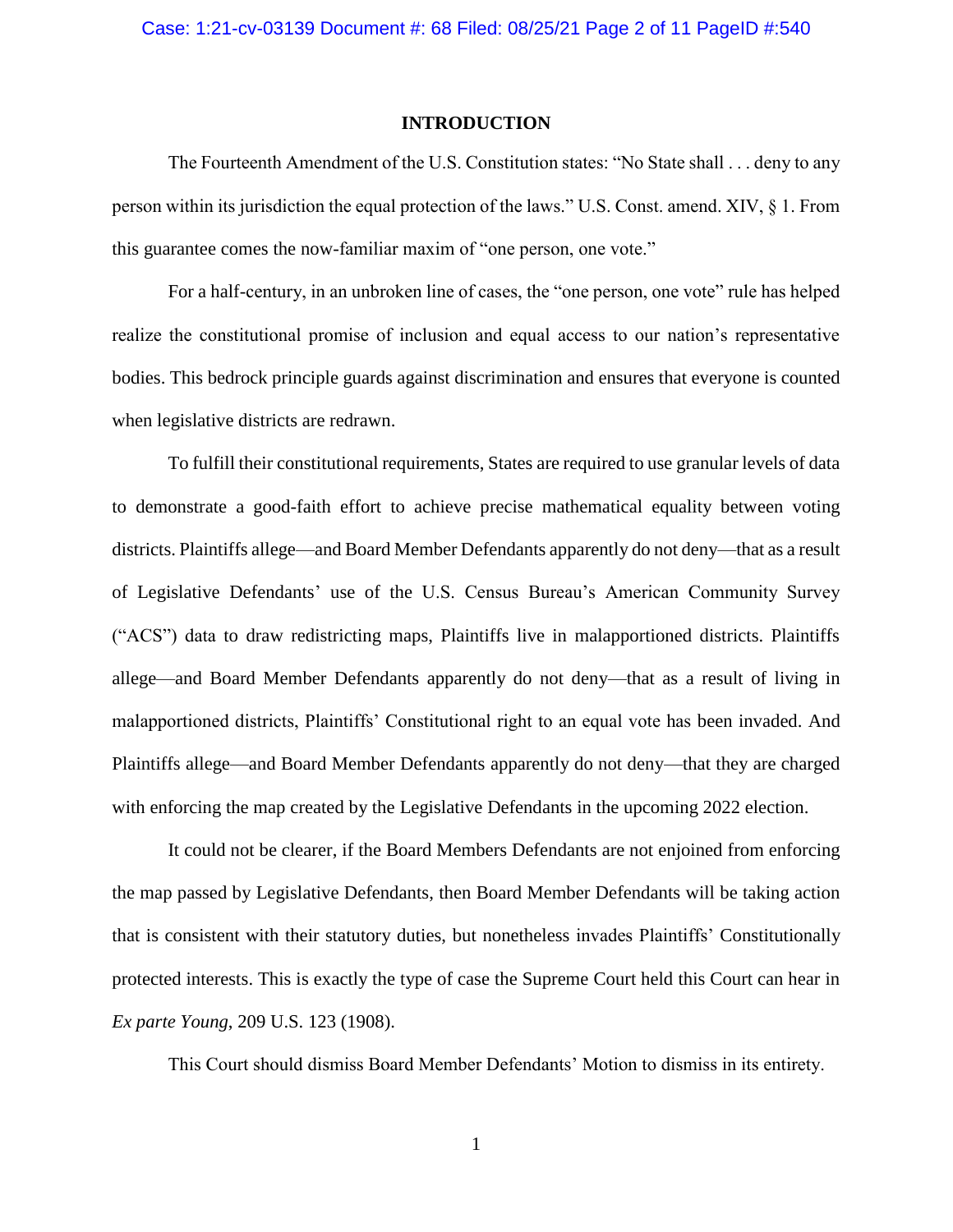#### **BACKGROUND**

The Illinois State Board of Elections ("the Board") supervises the administration of registration and election laws throughout Illinois under Article III, Section 5 of the Illinois Constitution and 10 ILCS 5/1A-1, *et seq.* (ECF 37. Compl. ¶ 15.)

On Thursday May 27, 2021, House and Senate Democrats issued a press release announcing the release of updated maps. (*Id.* ¶ 47.) According to House and Senate Democrats, "the maps were generated using five-year ACS data and 'other election data.'" (*Id.*)

The map drawn using "five-year ACS data and 'other election data'" passed the legislature and was signed into law. (*Id.* ¶ 49, 51.)

As a result, Plaintiffs live in malapportioned and underrepresented districts. (*Id.* ¶¶ 10–14.)

Unless this Court intervenes, the Board will enforce the Enacted Plans in the 2022 general election for the General Assembly. (*Id.* ¶ 52.)

The Board's enforcement of the enacted plan dilutes the votes of Plaintiffs who live in underrepresented districts. (*Id.*)

#### **LEGAL STANDARD**

Defendants' 12(b)(1) motion does not deny any of the factual allegations in the Complaint, and it is therefore a facial challenge to this Court's subject matter jurisdiction. *Apex Digital, Inc. v. Sears, Roebuck & Co.*, 572 F.3d 440, 443–44 (7th Cir. 2009). "Facial challenges require only that the court look to the complaint and see if the plaintiff has sufficiently *alleged* a basis of subject matter jurisdiction." *Id.* at 443 (emphasis in original) (citing *Lawrence v. Dunbar*, 919 F.2d 1525, 1529 (11th Cir.1990)).

Federal Rule of Civil Procedure 8(a)(2) prescribes a plaintiff's pleading standards, and it requires only that a complaint plead "a short and plain statement of the claim showing that the pleader is entitled to relief." If a complaint fails to meet this standard, it may be dismissed under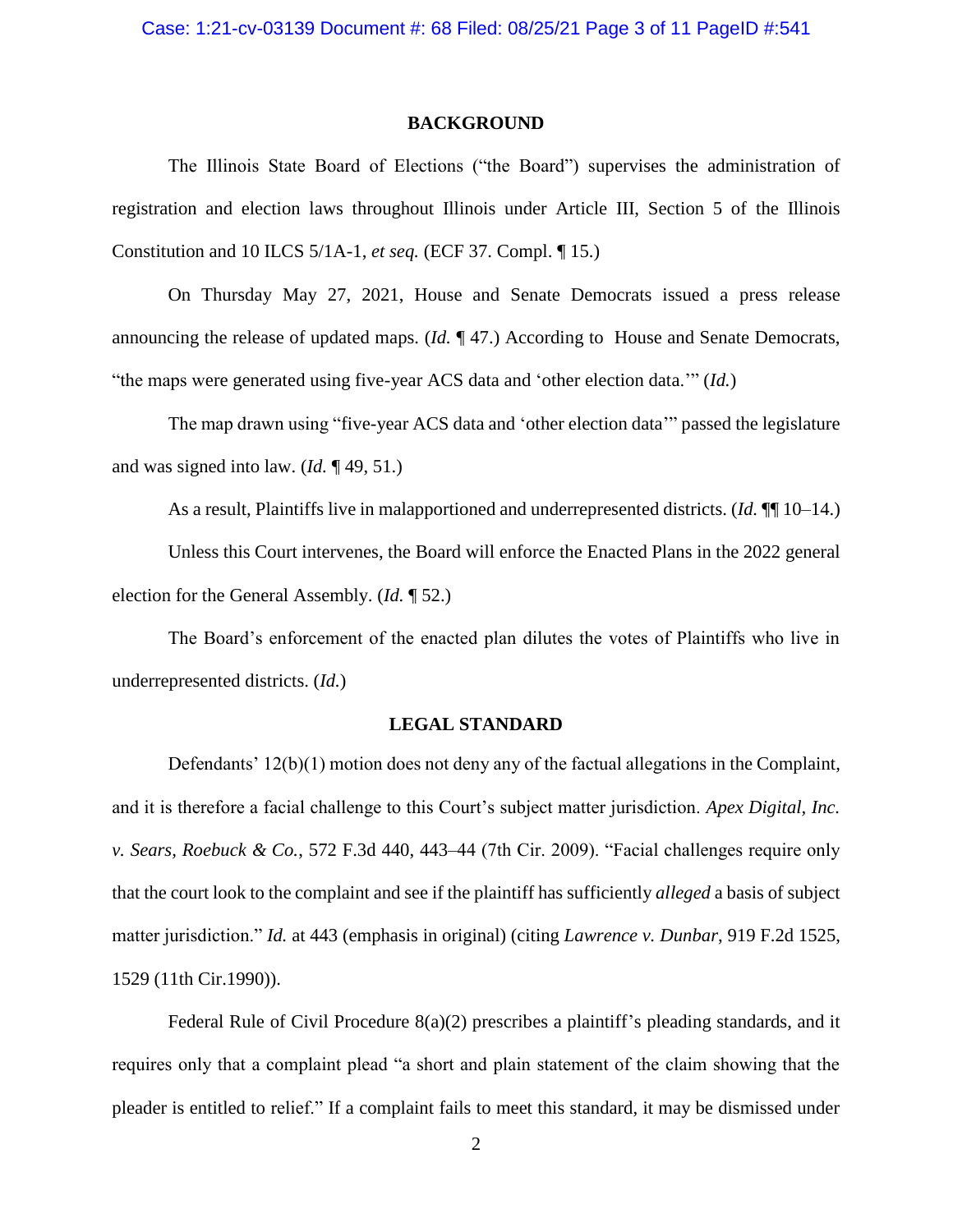### Case: 1:21-cv-03139 Document #: 68 Filed: 08/25/21 Page 4 of 11 PageID #:542

Rule 12(b)(6) for "failure to state a claim upon which relief can be granted." To survive a Rule 12(b)(6) motion to dismiss, a plaintiff must plead facts to "state a claim that is plausible on its face." *Bell Atl. Corp. v. Twombly*, 550 U.S. 544, 570 (2007). A claim is plausible when a plaintiff "pleads factual content that allows the court to draw the reasonable inference that the defendant is liable for the misconduct alleged." *Ashcroft v. Iqbal*, 556 U.S. 662, 678 (2009). Fundamentally, "the plausibility determination is a context-specific task that requires the reviewing court to draw on its judicial experience and common sense." *W. Bend Mut. Ins. Co. v. Schumacher*, 844 F.3d 670, 676 (7th Cir. 2016) (quotations omitted).

### **ARGUMENT**

### **I. THIS CASE FALLS INTO THE** *EX PARTE YOUNG* **EXCEPTION TO ELEVENTH AMENDMENT IMMUNITY**

The Eleventh Amendment does not bar Plaintiffs from seeking prospective injunctive relief against state officials who, acting in their official capacity, violate federal law. *Ex parte Young*, 209 U.S. 123 (1908); *see also Frew v. Hawkins*, 540 U.S. 431, 437 (2004) ("To ensure the enforcement of federal law . . . the Eleventh Amendment permits suits for prospective injunctive relief against state officials acting in violation of federal law."); *Verizon Md., Inc. v. Pub. Serv. Comm'n*, 535 U.S. 635, 645 (2002) ("In determining whether the doctrine of *Ex parte Young*  avoids an Eleventh Amendment bar to suit, a court need only conduct a 'straightforward inquiry into whether [the] complaint alleges an ongoing violation of federal law and seeks relief properly characterized as prospective."' (quoting *Idaho v. Coeur d'Alene Tribe*, 521 U.S. 261, 296 (1997)); *Papasan v. Allaub*, 478 U.S. 265, 277 (1986) ("*Young* has been focused on cases in which a violation of federal law by a state official is ongoing"). This "straightforward inquiry" leads to the simple conclusion that this suit is not barred by the Eleventh Amendment.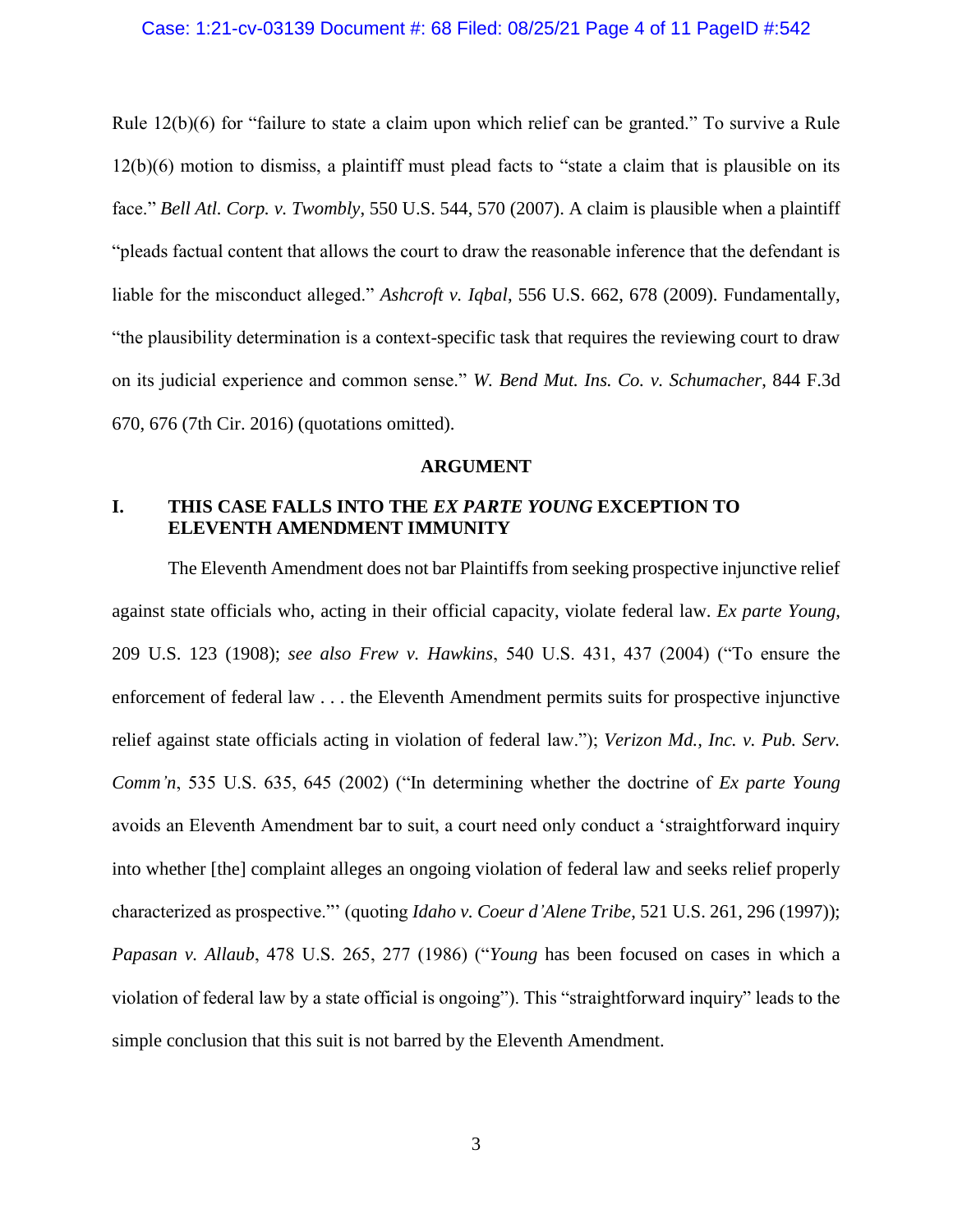### Case: 1:21-cv-03139 Document #: 68 Filed: 08/25/21 Page 5 of 11 PageID #:543

Plaintiffs request only prospective injunctive relief for an ongoing constitutional violation, and make no claim for money damages. The *Ex parte Young* exception thus clearly applies. Contrary to Defendants' claims, Plaintiffs have plausibly alleged that the challenged redistricting lines create an ongoing harm. In particular, Plaintiffs allege that Defendants will use the malapportioned map to supervise the 2022 elections in violation of the constitutional principle of representational equality. *See* Compl. ¶¶ 16–23, 52; *see also Reynolds v. Sims*, 377 U.S. 533 (1964) ("[T]he fundamental principle of representative government in this country is one of equal representation for equal numbers of people."). Plaintiffs therefore seek to enjoin Board Member Defendants from engaging in conduct that is in-line with their statutory duties yet unconstitutional. This suit is not barred by the Eleventh Amendment.

### **II. PLAINTIFFS HAVE STANDING TO PURSUE THEIR CLAIMS**

A Plaintiff has standing if (1) "the plaintiff suffers an actual or impending injury"; (2) "the injury is caused by the defendant's acts"; and (3) "a judicial decision in the plaintiff's favor would redress the injury." *Ezell v. City of Chicago*, 641 F.3d 684, 694–95 (7th Cir. 2011). (internal quotations omitted); *see also Steel Co. v. Citizens for a Better Env't*, 523 U.S. 83, 103–04 (1998) (footnote omitted). At the pleading stage, a plaintiff must establish each element of Article III standing. *Spokeo, Inc. v. Robins*, 136 S. Ct. 1540, 1547 (2016). Plaintiffs satisfy each element.

### **A. Plaintiffs have sufficiently alleged an actual or impending injury.**

Plaintiffs have adequately pleaded an injury as to each Board Member Defendant. First, Board Member Defendants do not—and cannot—dispute that Plaintiffs have a legally protected interest in an equal vote. *Dep't of Com. v. U.S. House of Representatives*, 525 U.S. 316, 331–32 (1999) ("In the context of apportionment, we have held that voters have standing to challenge an apportionment statute because '[t]hey are asserting a plain, direct and adequate interest in maintaining the effectiveness of their votes.'" (quoting *Baker v. Carr*, 369 U.S. 186, 208 (1962))).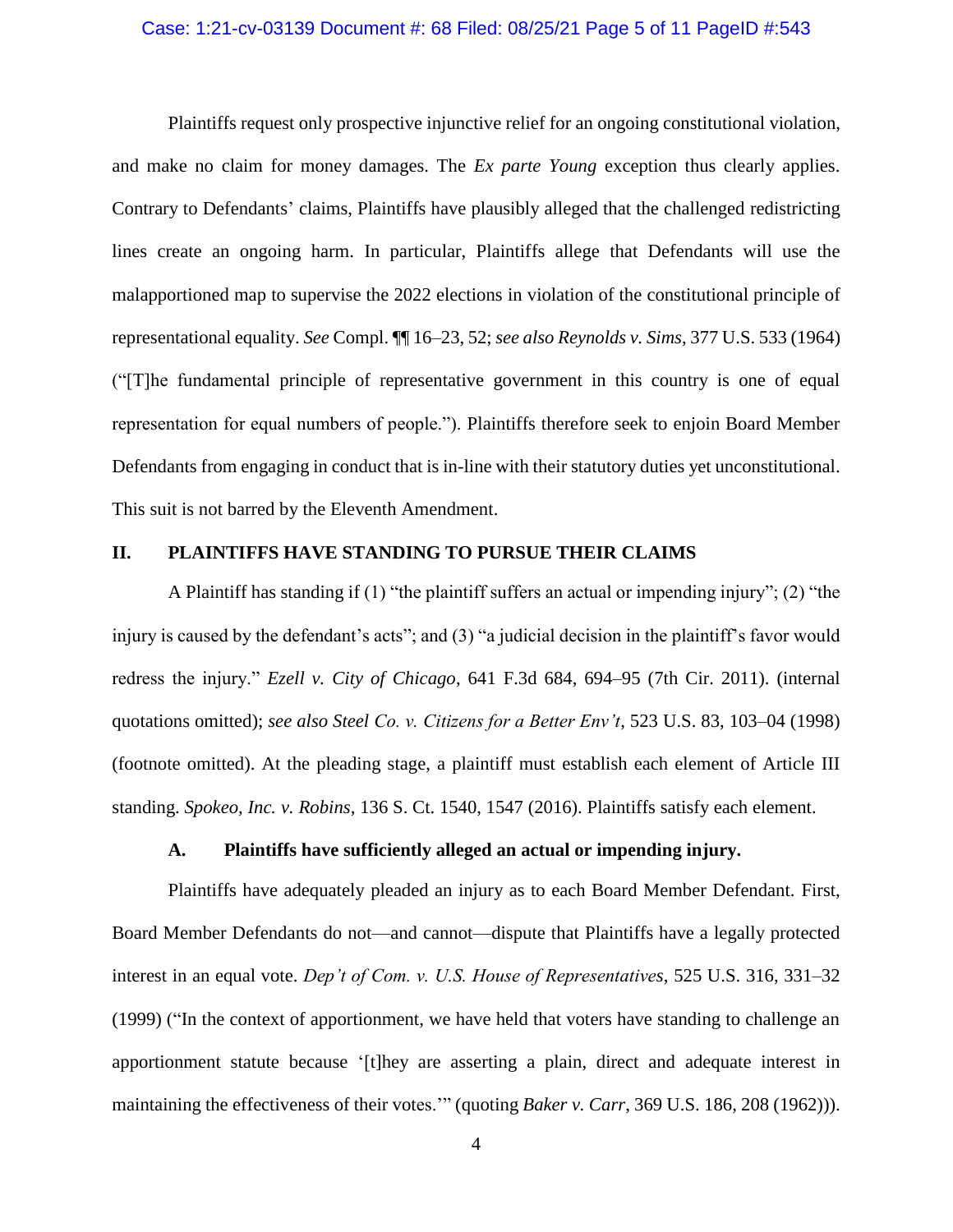### Case: 1:21-cv-03139 Document #: 68 Filed: 08/25/21 Page 6 of 11 PageID #:544

And as to each of the Board Member Defendants, Plaintiffs allege that he or she "supervises the administration of registration and election laws throughout Illinois" and that each "[Board Member] will supervise the administration of the 2022 general election." *See* Compl. ¶¶ 16–23. Plaintiffs also allege that "[u]nless this Court intervenes, the Enacted Plans will be used in the 2022 general election for the General Assembly, diluting the votes of Plaintiffs and others who live in underrepresented districts." *Id.* ¶ 52.

This is all that is required under the law. "[T]he injury required for standing need not be actualized. A party facing prospective injury has standing to sue where the threatened injury is real, immediate, and direct." *Davis v. Fed. Election Comm'n*, 554 U.S. 724, 734 (2008) (citing *Los Angeles v. Lyons*, 461 U.S. 95, 102 (1983); *Babbitt v. Farm Workers*, 442 U.S. 289, 298 (1979) ("[O]ne does not have to await the consummation of threatened injury to obtain preventive relief. If the injury is certainly impending, that is enough." (quotation marks omitted))).

Indeed, the Supreme Court confronted—and rejected—a similar argument to Defendants' in *Babbit*, 442 U.S. 289. There, the Court confronted an election law that would have disenfranchised certain voters with regard to the election of employee bargaining representatives. *Id.* at 293–93. The plaintiffs "adduced evidence tending to prove, that the statutory election procedures frustrate rather than facilitate democratic selection." *Id.* at 300. The defendant argued that the Court lacked standing, and "should decline to entertain [plaintiffs'] challenge until they undertake to invoke the Act's election procedures. In that way, the Court might acquire information regarding how the challenged procedures actually operate, in lieu of the predictive evidence that appellees introduced at trial." The Court rejected that argument, and held "an election would not assist our resolution of the threshold question whether the election procedures are subject to scrutiny under the First Amendment at all." *Id.* at 301.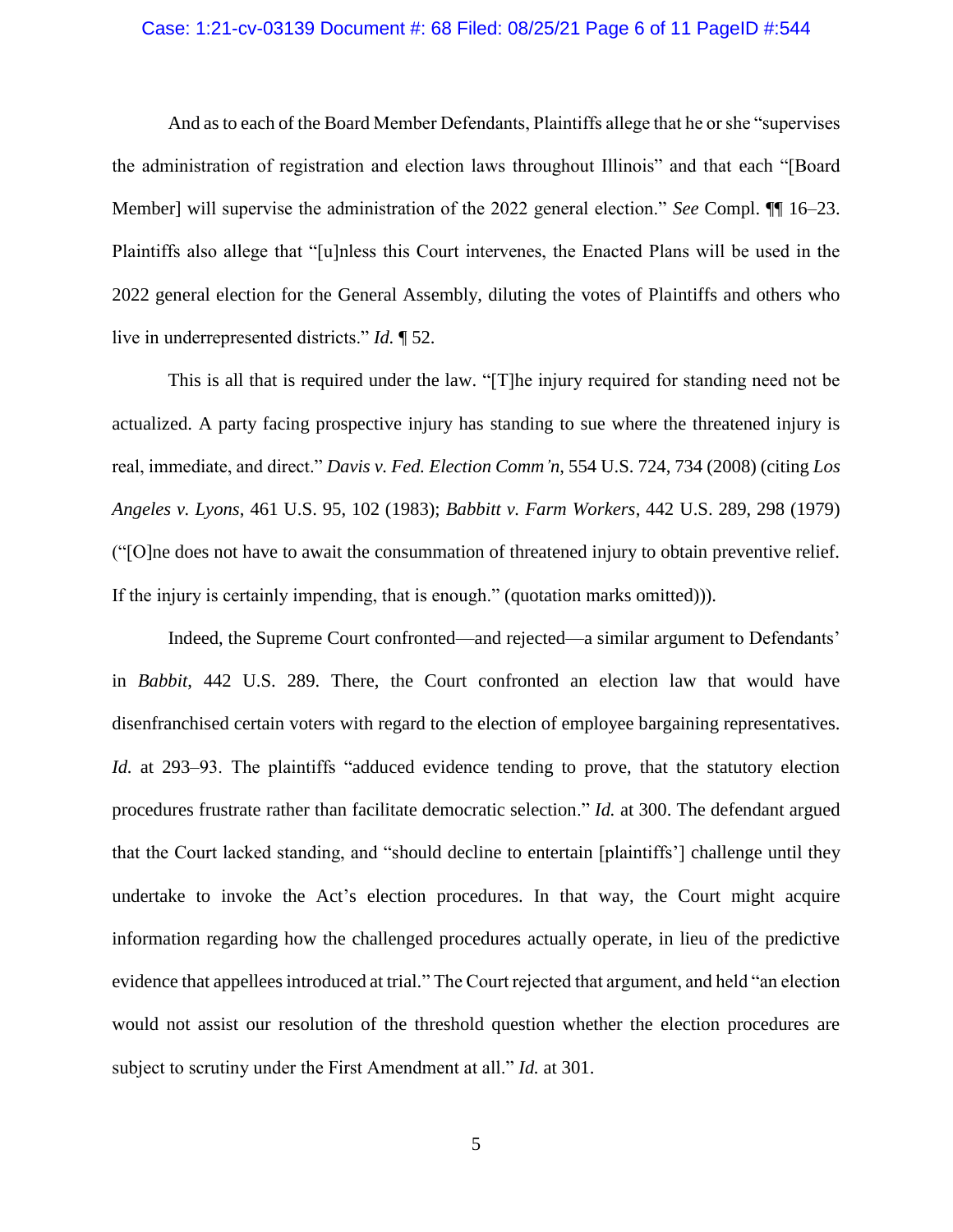### Case: 1:21-cv-03139 Document #: 68 Filed: 08/25/21 Page 7 of 11 PageID #:545

While this case proceeds under the Equal Protection clause, the same principle holds true. If the map is malapportioned as Plaintiffs allege, then the actual administration of the election will not be required to determine that it will invade Plaintiffs' Constitutionally protected interest in an equal vote. And absent an Order from this Court finding the map unconstitutional, the Board Members will be required under operation of law to enforce this map with respect to the 2022 election. *See* 10 ILCS 92(h) (General Assembly Redistricting Act of 2021) ("The State Board of Elections *shall* prepare and make available to the public a metes and bounds description of the Legislative and Representative Districts created under this Act.") (emphasis added); *see also* 10 Ill. Comp. Stat. 5/1A-8(11) ("The State Board of Elections *shall* . . . Supervise the administration of the registration and election laws throughout the State." (emphasis added)). And even the Board Member Defendants' brief acknowledges that "this Court should presume that the Board Members will properly discharge their official duties." (ECF 41, Mot. at 7.)

Plaintiffs' allegations that the Board Members will be statutorily required to take action inconsistent with the Constitution is exactly the type of "real, immediate, and direct" injury that the Courts ought to hear. *See Blanchette v. Connecticut Gen. Ins. Corps.*, 419 U.S. 102, 143 (1974) ("Where the inevitability of the operation of a statute against certain individuals is patent, it is irrelevant to the existence of a justiciable controversy that there will be a time delay before the disputed provisions will come into effect.") (citing *Pennsylvania v. West Virginia*, 262 U.S. 553, 592—593 (1923) ("One does not have to await the consummation of threatened injury to obtain preventive relief. If the injury is certainly impending, that is enough."); *Pierce v. Society of Sisters*, 268 U.S. 510, 536 (1925) ("Prevention of impending injury by unlawful action is a well-recognized function of courts of equity."); *Carter v. Carter Coal Co.*, 298 U.S. 238, 287 (1936) (same).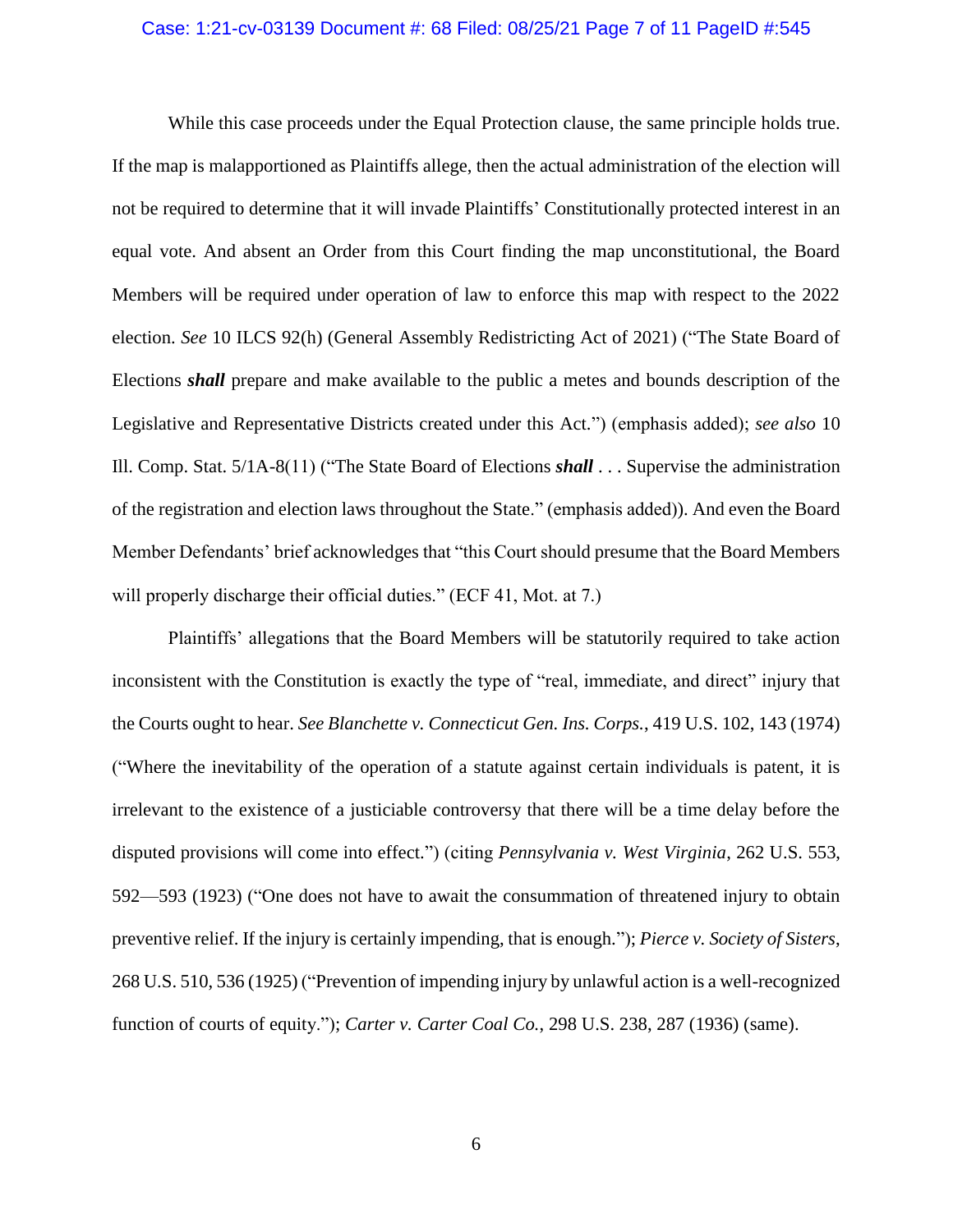### Case: 1:21-cv-03139 Document #: 68 Filed: 08/25/21 Page 8 of 11 PageID #:546

Indeed, the Supreme Court has explicitly held in the context of redistricting that allegations of "standing on the basis of the expected effects" are sufficient. *Dep't of Com. v. U.S. House of Representatives,* 525 U.S. 316, 332 (1999).

### **B. Causation & Redressability**

Plaintiffs have adequately pleaded causation and redressability. The Board Member Defendants' arguments to the contrary are not only wrong, but are also so inconsistent that they are essentially unintelligible. Defendants first argue that "The Illinois Constitution gives the Illinois Supreme Court 'exclusive jurisdiction over actions concerning redistricting the House and Senate.' Ill Const. art. IV, § 3. As such, Plaintiffs do not and cannot allege that an order in their favor against the Board or its members would redress their alleged injuries." (ECF 41, Mot. at 6.) But *in the very next paragraph*, they state that "Plaintiffs have provided no reason to believe that the Board will violate any orders entered in this case." (*Id.* at 6–7.) Indeed, Plaintiffs not only provide "no reason to believe that the Board will violate any orders entered in this case," but in fact allege that if this Court enters an Order enjoining them from administering an election with an unconstitutional map, that the Board Member Defendants will be duty-bound to comply.

And that Order will of course redress any injury caused by Defendant Board Member's administration of an unconstitutional map. If no such Order is entered, and no Constitutional map is drawn, then the Board will instead by required to enforce an unconstitutional map. Indeed, Plaintiffs cite *U.S. v. Lee*, 502 F.3d<sup>1</sup> 691, 697 (7th Cir. 2007) for the proposition that "it is presumed that the official acts of public officers will be discharged properly." (ECF 41, Mot. at 7.) While that case is clearly not on point because it only holds that a Court can assume that a police officer will not intentionally break the chain of custody for a piece of physical evidence, Defendants fail

 $\overline{a}$ 

<sup>&</sup>lt;sup>1</sup> Defendants' brief incorrectly cites the U.S. Reporter. Based on the name of the parties and the context of the opinion, Plaintiffs believe this opinion is the one Defendants intended to cite.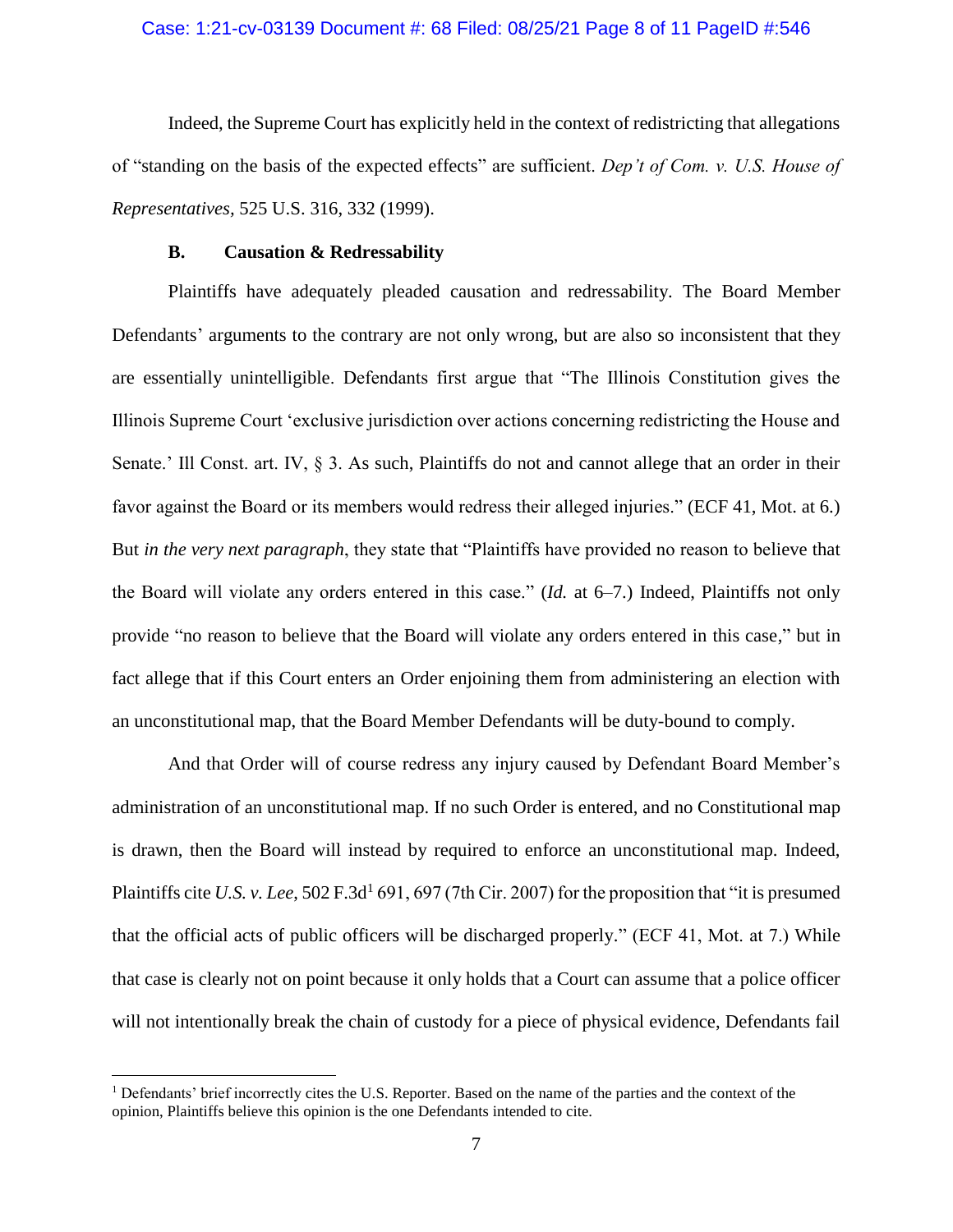### Case: 1:21-cv-03139 Document #: 68 Filed: 08/25/21 Page 9 of 11 PageID #:547

to recognize that the "official acts" they are required to perform is to the enforcement of the map drawn by the Legislative Defendants. *See* 10 ILCS 92(h) (General Assembly Redistricting Act of 2021) ("The State Board of Elections *shall* prepare and make available to the public a metes and bounds description of the Legislative and Representative Districts created under this Act.") (emphasis added); *see also* 10 Ill. Comp. Stat. 5/1A-8(11) ("The State Board of Elections *shall* . . . Supervise the administration of the registration and election laws throughout the State." (emphasis added)).

So even by the Board Member Defendants' logic, this Court can assume Board Defendants will administrate an unconstitutional map absent an order to the contrary from this Court.

### **III. PLAINTIFFS HAVE PLAUSIBLY STATED A CLAIM**

Board Member Defendants' 12(b)(6) argument is a regurgitation of their stranding arguments. They argue that Plaintiffs have failed to state a claim because "Plaintiffs have not alleged that the Board Members have taken any personal or official actions or may any decision with regard to the 2021 Redistricting Plan." (ECF 41 Mot. at 7.) But as discussed above, Plaintiffs have adequately alleged that they suffer imminent injury as a result of the malapportioned map, and that the Illinois State Board of Elections is required by law to administrate an election that will invade Plaintiffs' Constitutionally protected interest in an equal vote.

For the avoidance of doubt, Board Member Defendants do not dispute:

- That Plaintiffs live in malapportioned districts;
- That there is no compelling state reason justifying the existence of malapportioned districts; or
- That absent an Order from this Court, that they will enforce a map that unconstitutionally deprives Plaintiffs of an equal vote.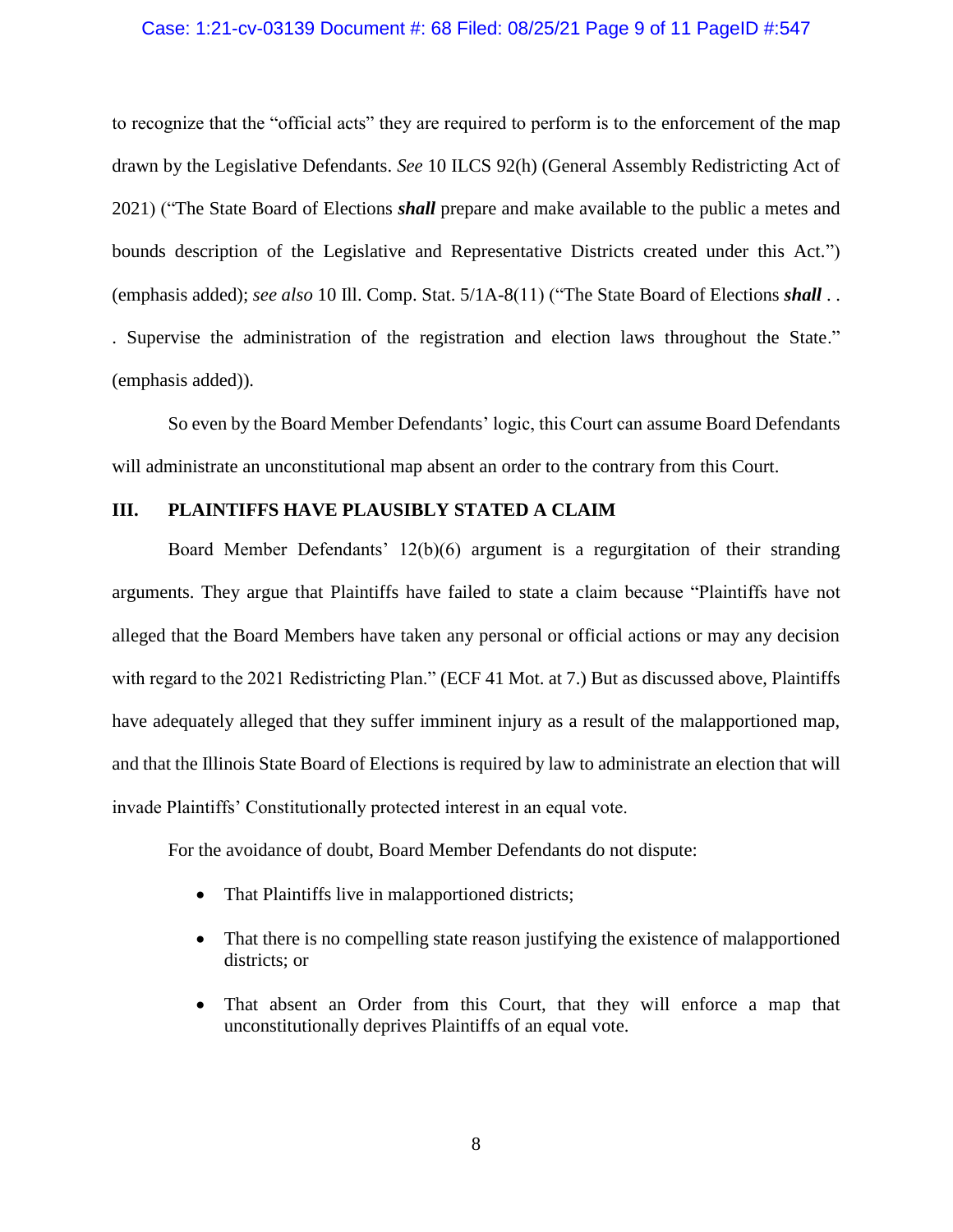Having failed to even dispute these well-pleaded allegations, it is clear that this Court

should deny Board Member Defendants' Motion to Dismiss in its Entirety.

### **CONCLUSION**

For the foregoing reasons, this Court should deny Defendants' Motion to Dismiss.

Dated: August 25, 2021

*/s/ Julie Bauer*\_\_\_\_\_\_\_\_\_\_\_\_\_\_\_\_\_\_\_\_\_\_\_

Julie A. Bauer (no. 6191271) Nathan R. Gilbert (no. 6326946) WINSTON & STRAWN 35 W. Wacker Dr. Chicago, IL 60601 Tel: (312) 558-8907 Email: JBauer@winston.com Email: NRGilbert@winston.com Respectfully submitted,

*/s/ Griselda Vega Samuel*\_\_\_\_\_\_\_\_\_\_\_\_\_\_ Griselda Vega Samuel (no. 6284538) Francisco Fernandez del Castillo (no. 6337137) MEXICAN AMERICAN LEGAL DEFENSE AND EDUCATIONAL FUND 11 E. Adams, Suite 700 Chicago, IL 60603 Telephone: (312) 427-0701 Facsimile: (312) 588-0782 Email: gvegasamuel@maldef.org Email: ffernandez-delcastillo@maldef.org

Thomas A. Saenz (*pro hac vice*) CA State Bar No. 24005046 Ernest Herrera (*pro hac vice*) CA State Bar. No. 335032 Denise Hulett CA State Bar No. 121553 MEXICAN AMERICAN LEGAL DEFENSE AND EDUCATIONAL FUND 643 S. Spring St., 11th Fl. Los Angeles, CA 90014 Telephone: (213) 629-2512 Email: tsaenz@maldef.org Email: eherrera@maldef.org Email: dhulett@maldef.org